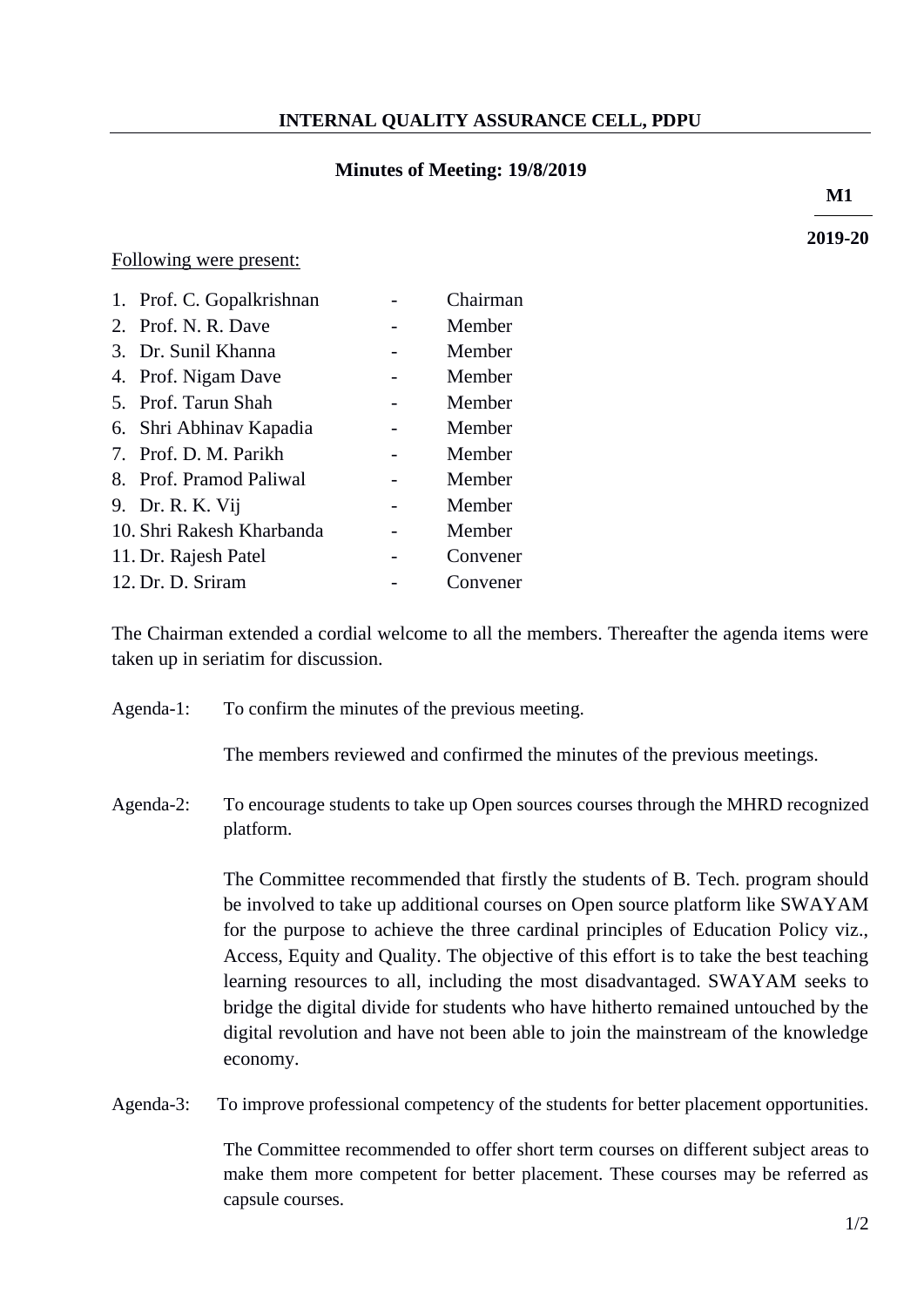For successful completion of respective capsule courses, a separate certificate will be awarded to the students, those who secure minimum 50% in the course evaluation. The course evaluation will comprise of following components:

- i) 40% for class attendance.
- ii) 40% for assignment.
- iii) 20% for class performance.

Each capsule course will be an audit course.

The nature of such courses will be so as to equip students for peripheral and futuristic skills and knowledge to enhance their employability and understanding of the subject. It may be scheduled on week end/vacation by the respective school/department. Such courses would be on General Accounts/Finance/Human Relations/Public Administration/Energy Value Chain/Environmental Management/ Business Communications and alike. Course list may be updated periodically.

Agenda-4 To enhance professional competence of faculty.

The Committee recommended for faculty to take extensive industry visits, may be during summer vacation to bring industry practices into the class room and laboratory work to the students. The HR Section should chart out a mechanism for it.

Agenda-5 To see the interface of industry in regular academic work.

The Committee discussed and advised to identify industry professionals who can deliver some of the part out of the regular course contents.

Agenda-6 To explore NIRF ranking for disciplines specific benefits for admissions, placements.

The Committee recommended to participate in NIRF process, not just as the University as a whole, but also on the basis of broad disciplines i. e. Engg., and Management – which can eventually appeal more to brilliant students to take admission at ours, and also attract better wage giving industry to our students placement.

IQAC Chairperson & IQAC Coordinator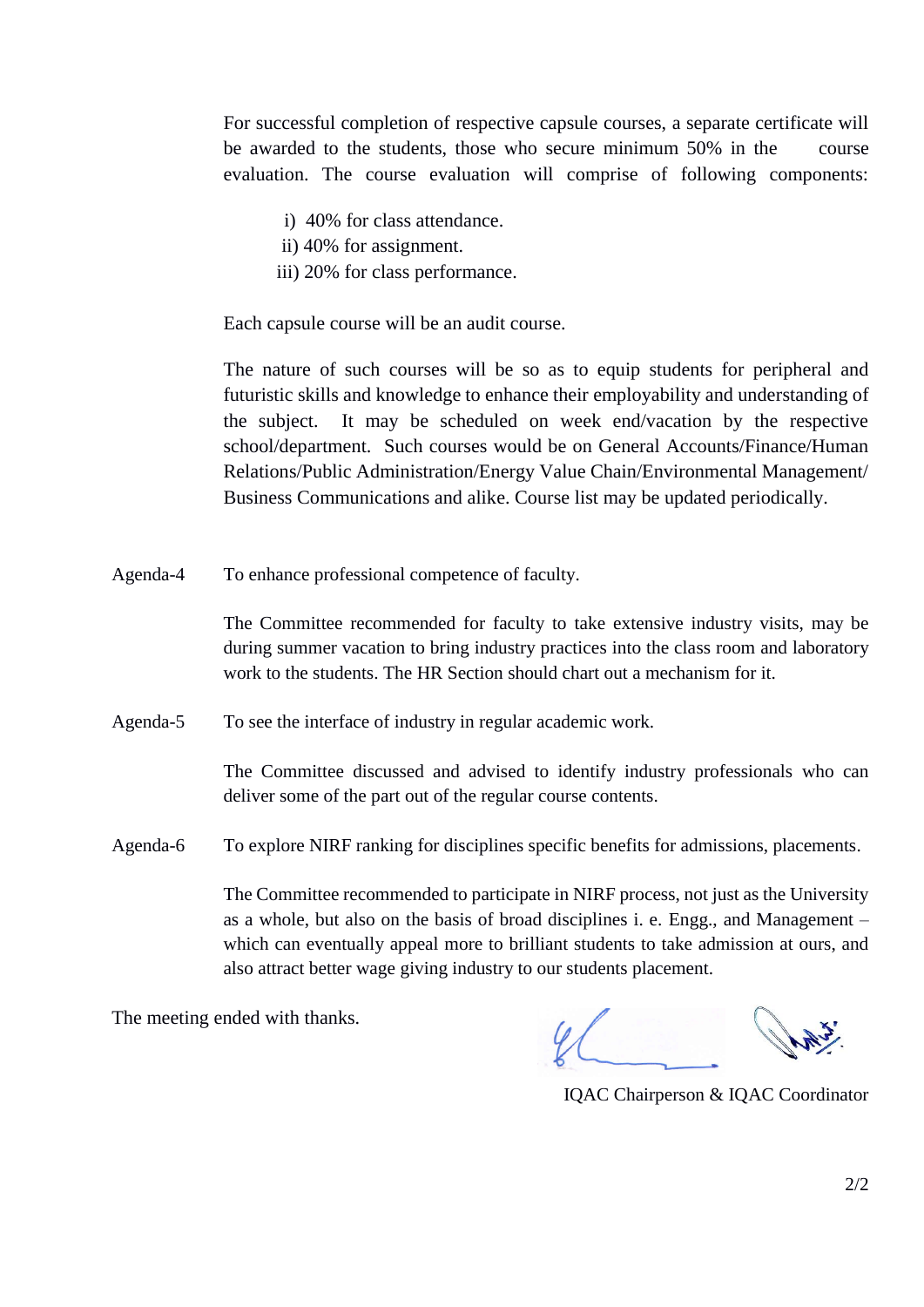# **INTERNAL QUALITY ASSURANCE CELL - PDPU**

# **Minutes of Meeting: 11/11/2019**

**M2**

**2019-20** 

#### Following were present:

| 1. Prof. C. Gopalkrishnan | Chairman |
|---------------------------|----------|
| 2. Prof. N. R. Dave       | Member   |
| 3. Dr. Sunil Khanna       | Member   |
| 4. Prof. Nigam Dave       | Member   |
| 5. Prof. Tarun Shah       | Member   |
| 6. Shri Abhinav Kapadia   | Member   |
| 7. Prof. D. M. Parikh     | Member   |
| 8. Prof. Pramod Paliwal   | Member   |
| 9. Dr. R. K. Vij          | Member   |
| 10. Shri Rakesh Kharbanda | Member   |
| 11. Dr. Rajesh Patel      | Convener |
| 12. Dr. D. Sriram         | Convener |

The Chairman extended a cordial welcome to all the members. Thereafter the agenda items were taken up in seriatim for discussion.

| Agenda-1: | To confirm the minutes of the previous meeting.                                                                                                                                                                                                                                                                                   |
|-----------|-----------------------------------------------------------------------------------------------------------------------------------------------------------------------------------------------------------------------------------------------------------------------------------------------------------------------------------|
|           | The members reviewed and confirmed the minutes of the previous meetings.                                                                                                                                                                                                                                                          |
| Agenda-2: | How to add value and richness to the class room delivery.                                                                                                                                                                                                                                                                         |
|           | The Committee directed to make the use of ICT tools (Google classroom, Canvas,<br>Kahoot, Prezi) and class room sessions should be made interactive.                                                                                                                                                                              |
| Agenda-3  | To identify some Govt. scheme which can support for enhancement basic infrastructure<br>and enabling facilities for promoting R&D activities.                                                                                                                                                                                     |
|           | The Committee reviewed different Govt. schemes and recommended to participate in<br>FIST - Fund for Improvement of S&T Infrastructure in Higher Educational Institutions<br>- DST. This scheme is intended to support new and emerging areas and attracting fresh<br>talents in universities $\&$ other educational institutions. |
| Agenda-4: | To ensure quality question papers in the examinations.                                                                                                                                                                                                                                                                            |

The Committee advised to sensitize the faculty for importance of proper question paper setting as per blooms taxonomy.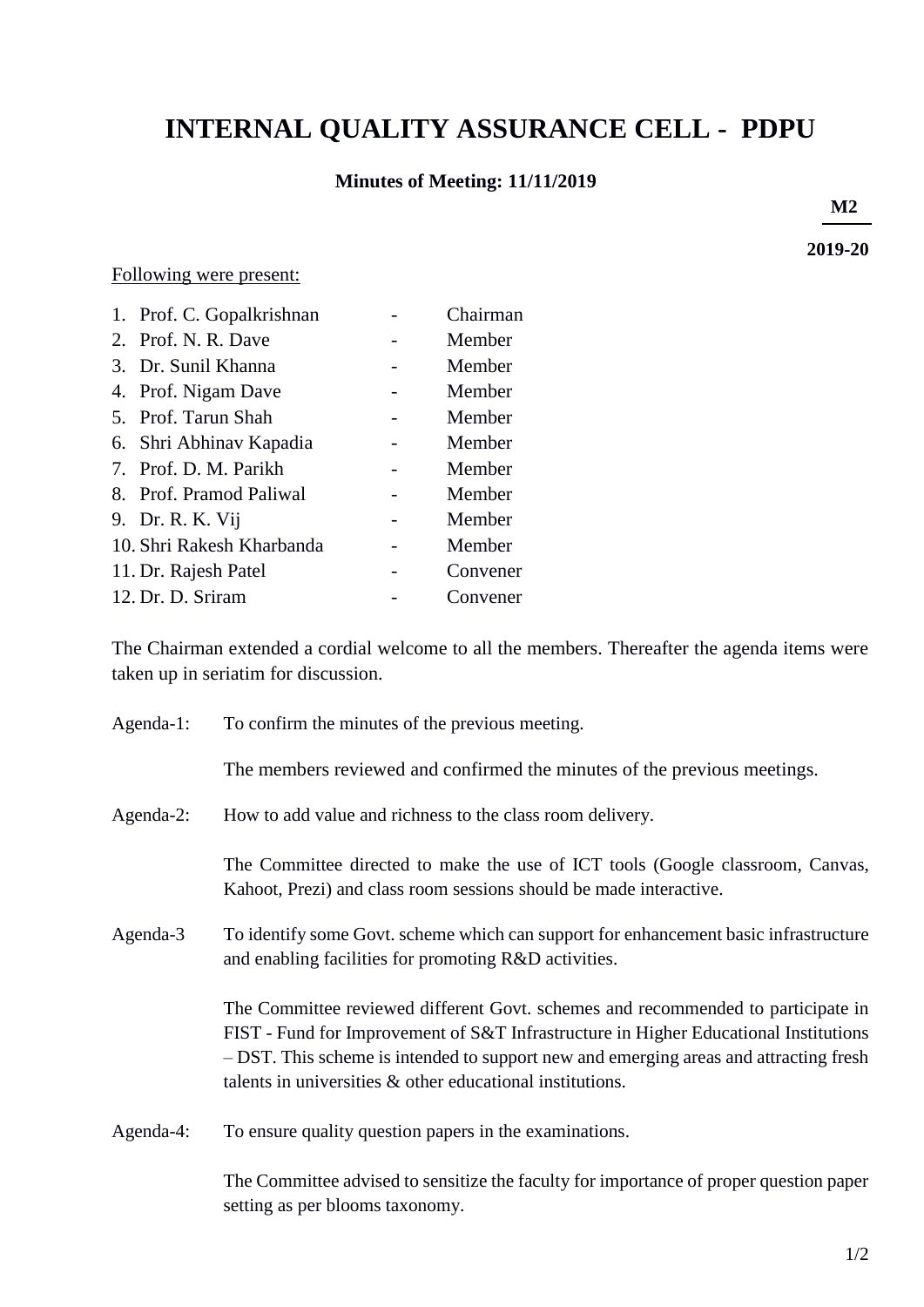Agenda-5: To make aware the students about attendance requirement in classrooms-Laboratories.

The Committee advised for regular attendance updation from the faculty in TCSion system on regular basis, and the students also be asked to know it on continual basis and thereby to maintain it as prescribed in the academic rules- failing which it would amount to detention from appearing in the semester end examination of respective course/s.

IQAC Chairperson & IQAC Coordinator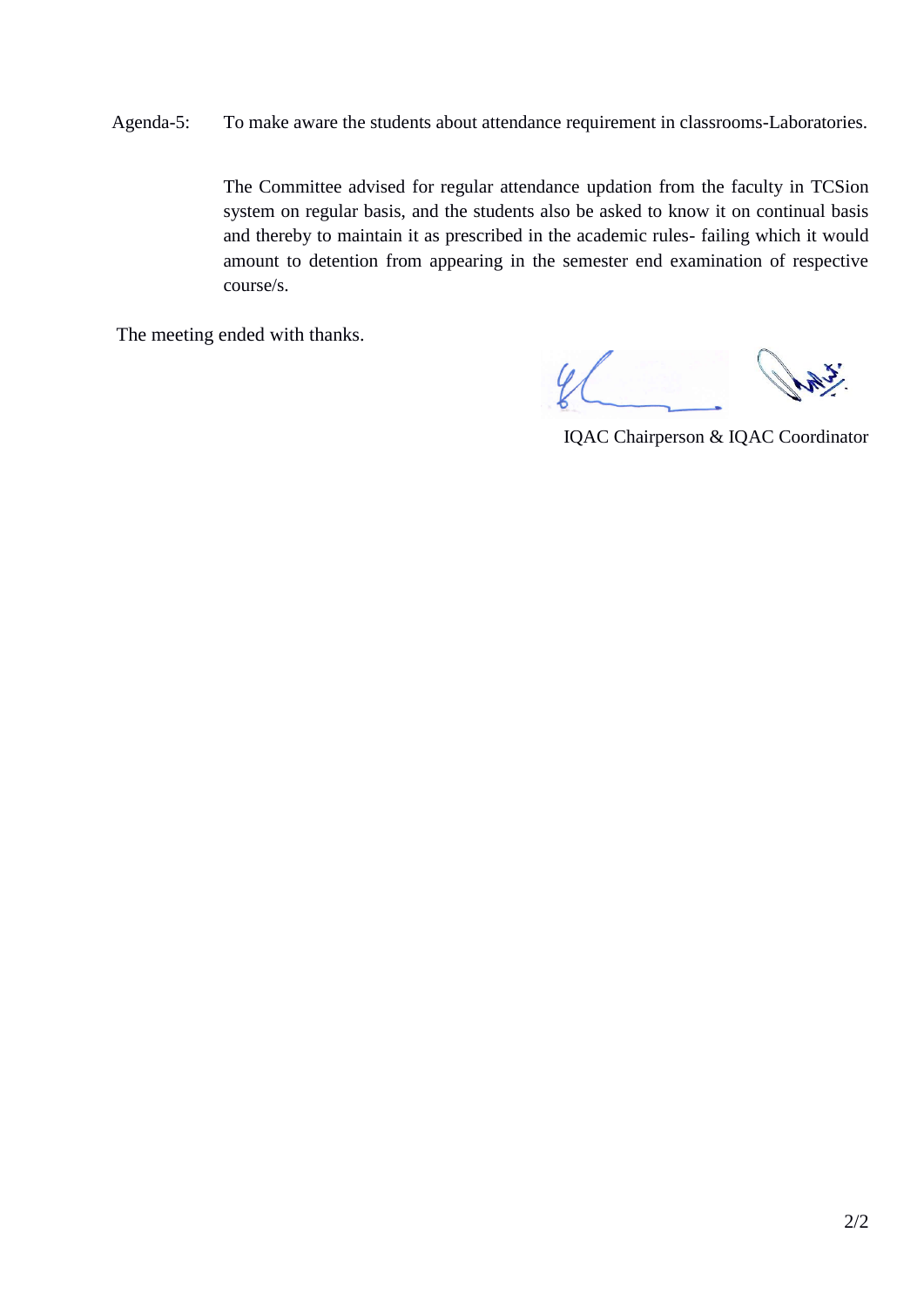## **INTERNAL QUALITY ASSURANCE CELL (PDPU)**

### Minutes of Meeting: 26/2/2020

 **M3**

**2019-20**

Following were present:

| 1. Dr. S. Sundar Manoharan | Chairman |
|----------------------------|----------|
| 2. Prof. C. Gopalkrishnan  | Member   |
| 3. Dr. Sunil Khanna        | Member   |
| 4. Prof. Nigam Dave        | Member   |
| 5. Prof. Tarun Shah        | Member   |
| 6. Shri Abhinav Kapadia    | Member   |
| 7. Prof. D. M. Parikh      | Member   |
| 8. Prof. Pramod Paliwal    | Member   |
| 9. Dr. R.K. Vij            | Member   |
| 10. Shri Rakesh Kharbanda  | Member   |
| 11. Dr. Rajesh Patel       | Convener |
| 12. Dr. D. Sriram          | Convener |
|                            |          |

The Chairman extended a cordial welcome to all the members. Thereafter the agenda items were taken up in seriatim for discussion.

Agenda-1: To confirm the minutes of the previous meeting.

The members reviewed and confirmed the minutes of the previous meetings.

Agenda 2 To revise the syllabus to provide for updated relevance of industry requirement.

The Committee recommended to develop academic architecture with respect to the direction given in the previous meeting for Industry 4.0 concept. For this, the syllabus prevailing at other premier institutions also be reviewed.

Agenda-3: To encourage Ph. D. scholars to know the research work carried out by every other research scholars at the University.

> The Committee advised that for this purpose, the joint presentation of the research (may be in the form of poster presentation) work taken up by the different scholars should be held.

IQAC Chairperson & IQAC Coordinator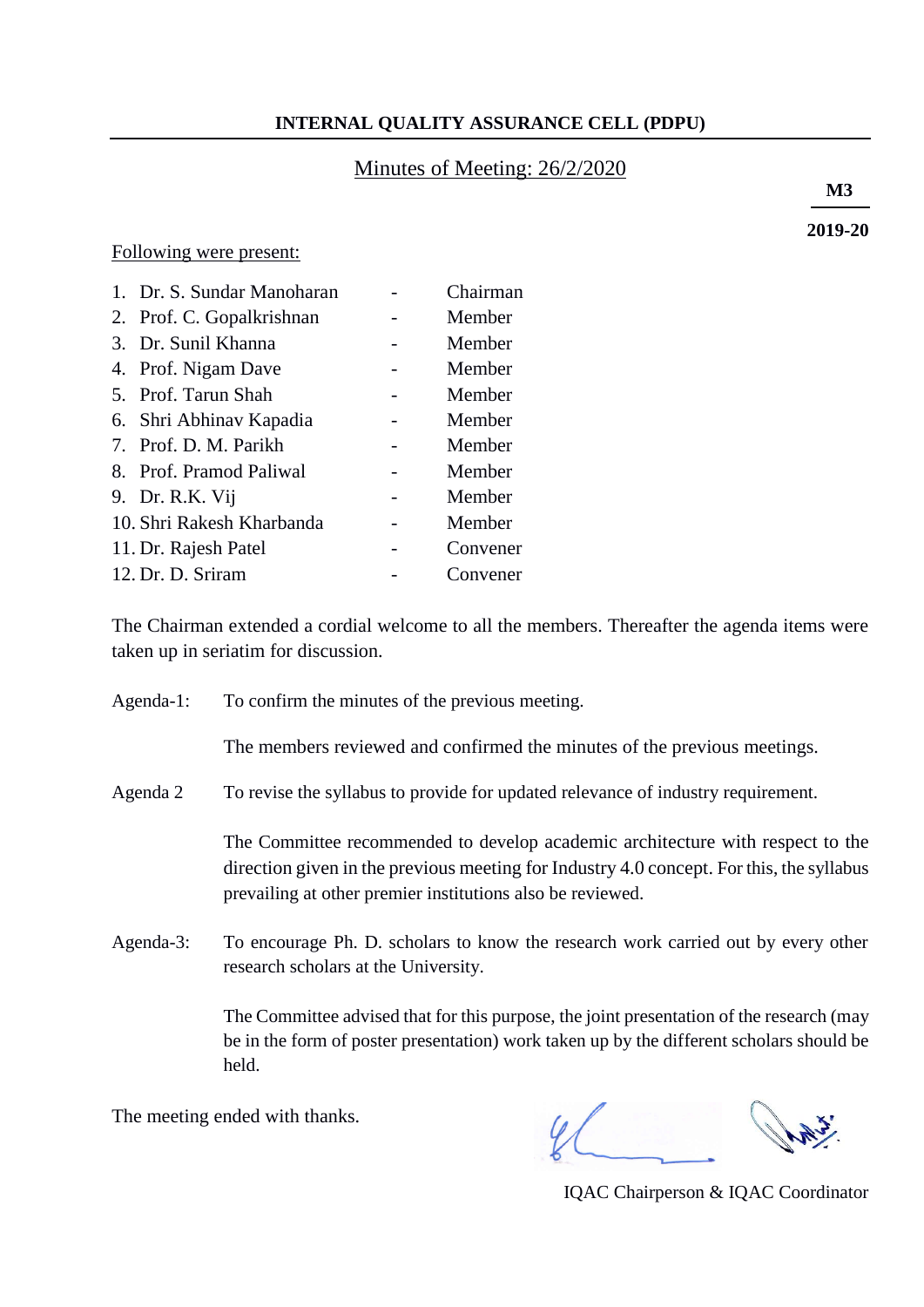# **INTERNAL QUALITY ASSURANCE CELL, PDPU**

#### **Minutes of Meeting: 29/5/2020 (Online meeting)**

**2019-20**

## Following were present:

| 1. Dr. S. Sundar Manoharan | Chairman |
|----------------------------|----------|
| 2. Dr. C. Gopalkrishnan    | Member   |
| 3. Dr. Sunil Khanna        | Member   |
| 4. Prof. Nigam Dave        | Member   |
| 5. Prof. Tarun Shah        | Member   |
| 6. Shri Abhinav Kapadia    | Member   |
| 7. Prof. D. M. Parikh      | Member   |
| 8. Prof. Pramod Paliwal    | Member   |
| 9. Dr. R. K. VIJ           | Member   |
| 10. Shri Rakesh Kharbanda  | Member   |
| 11. Dr. Rajesh Patel       | Convener |
| 12. Dr. D. Sriram          | Convener |
|                            |          |

The Chairman extended a cordial welcome to all the members. Thereafter the agenda items were taken up in seriatim for discussion.

Agenda-1: To confirm the minutes of the previous meeting.

The members reviewed and confirmed the minutes of the previous meetings.

Agenda 2 To provide more scope for Professional Electives and Open Electives in the curriculum.

The Committee deliberated on the above point and recommended following weightage to different kind of courses, into the course curriculum.

30% credits for Professional Core courses

15% Credits for Professional Elective courses

10% Credits for Open Elective subjects